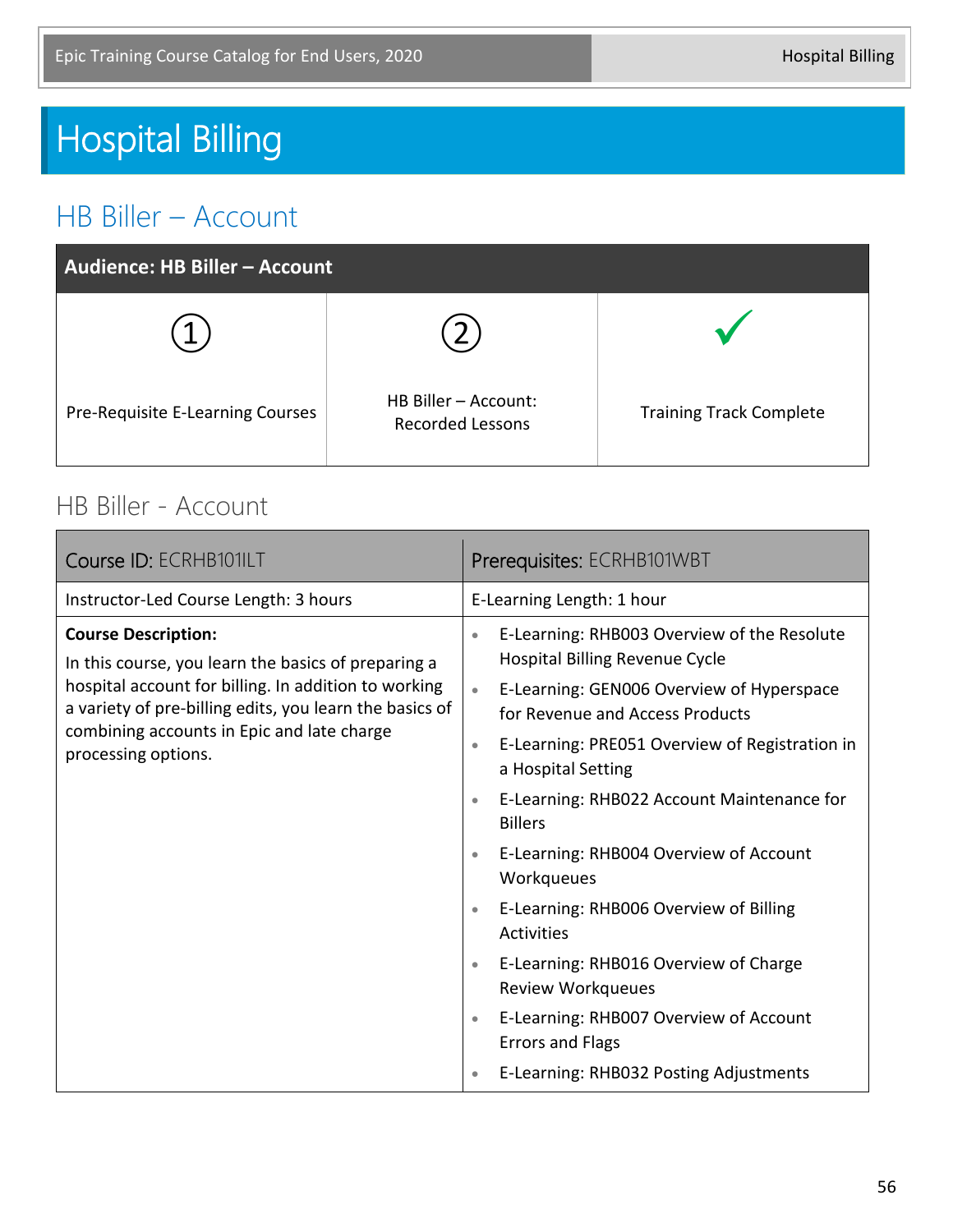## HB Biller – Claims

| <b>Audience: HB Biller - Claims</b> |                                              |                                |
|-------------------------------------|----------------------------------------------|--------------------------------|
|                                     |                                              |                                |
| Pre-Requisite E-Learning Courses    | HB Biller - Claims:<br>Live Virtual Training | <b>Training Track Complete</b> |

#### HB Biller - Claims

| Course ID: ECRHB102ILT                                                                                                                                                         | Prerequisites: ECRHB102WBT                                                                                                                                                                                                                                                                                                                                                                                                                                                                                                                                                                                                                                                                 |
|--------------------------------------------------------------------------------------------------------------------------------------------------------------------------------|--------------------------------------------------------------------------------------------------------------------------------------------------------------------------------------------------------------------------------------------------------------------------------------------------------------------------------------------------------------------------------------------------------------------------------------------------------------------------------------------------------------------------------------------------------------------------------------------------------------------------------------------------------------------------------------------|
| Instructor-Led Course Length: 5 hours                                                                                                                                          | E-Learning Length: 1 hour                                                                                                                                                                                                                                                                                                                                                                                                                                                                                                                                                                                                                                                                  |
| <b>Course Description:</b><br>In this course, you learn the basics of working<br>claim edit workqueue errors. You learn how to<br>resolve UB claim code and claim line errors. | E-Learning: RHB003 Overview of the Resolute<br>$\bullet$<br><b>Hospital Billing Revenue Cycle</b><br>E-Learning: GEN006 Overview of Hyperspace<br>$\bullet$<br>for Revenue and Access Products<br>E-Learning: PRE051 Overview of Registration in<br>$\bullet$<br>a Hospital Settings<br>E-Learning: RHB022: Account Maintenance for<br>$\bullet$<br><b>Billers</b><br>E-Learning: RHB005 Overview of Claim Edit<br>$\bullet$<br>Workqueues<br>E-Learning: RHB006 Overview of Billing<br>$\bullet$<br><b>Activities</b><br>E-Learning: RHB016 Overview of Charge<br>$\bullet$<br><b>Review Workqueues</b><br>E-Learning: RHB007 Overview of Account<br>$\bullet$<br><b>Errors and Flags</b> |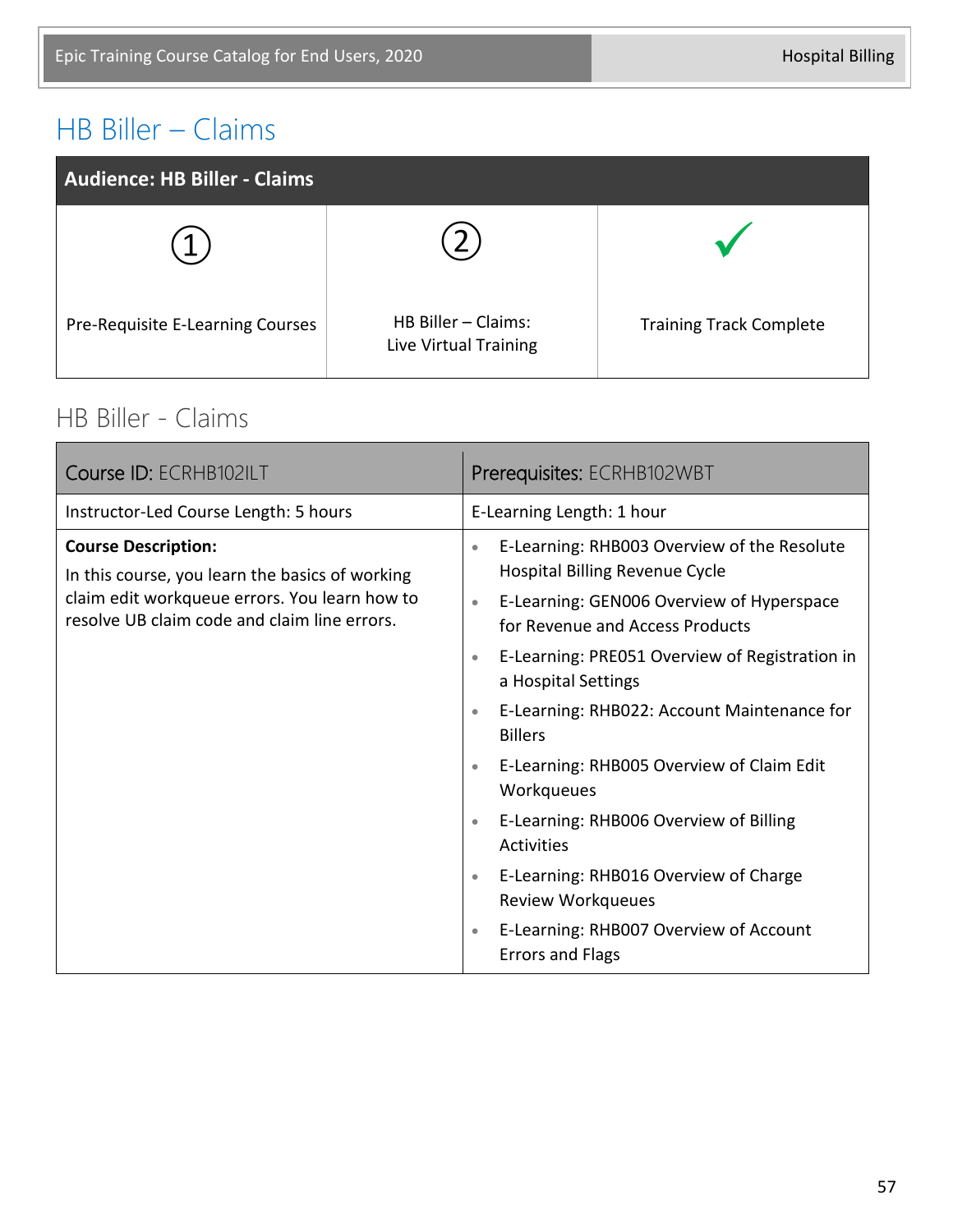# HB Biller Manager

| <b>Audience: HB Biller Managers</b> |                                                |                                |
|-------------------------------------|------------------------------------------------|--------------------------------|
|                                     |                                                |                                |
| Pre-Requisite E-Learning Courses    | HB Biller Manager - Claims:<br>Recorded Lesson | <b>Training Track Complete</b> |

#### HB Biller Manager

| Course ID: ECRHB103RL                                                                                                                          | Prerequisites: ECRHB103WBT                                |
|------------------------------------------------------------------------------------------------------------------------------------------------|-----------------------------------------------------------|
| Recorded Lessons Length: .5 hours                                                                                                              | E-Learning Length: .5 hours                               |
| <b>Course Description:</b>                                                                                                                     | E-Learning: RPT005 Run and Manage Reports                 |
| In this course, you learn about dashboards in<br>Hyperspace. Additionally, you learn how to run,<br>analyze, and follow up on various reports. | Course: HB Biller - Claims<br>Course: HB Biller - Account |

**• NOTE:** It is strongly recommended to take any/all curriculum that your staff are registered for to understand their workflow.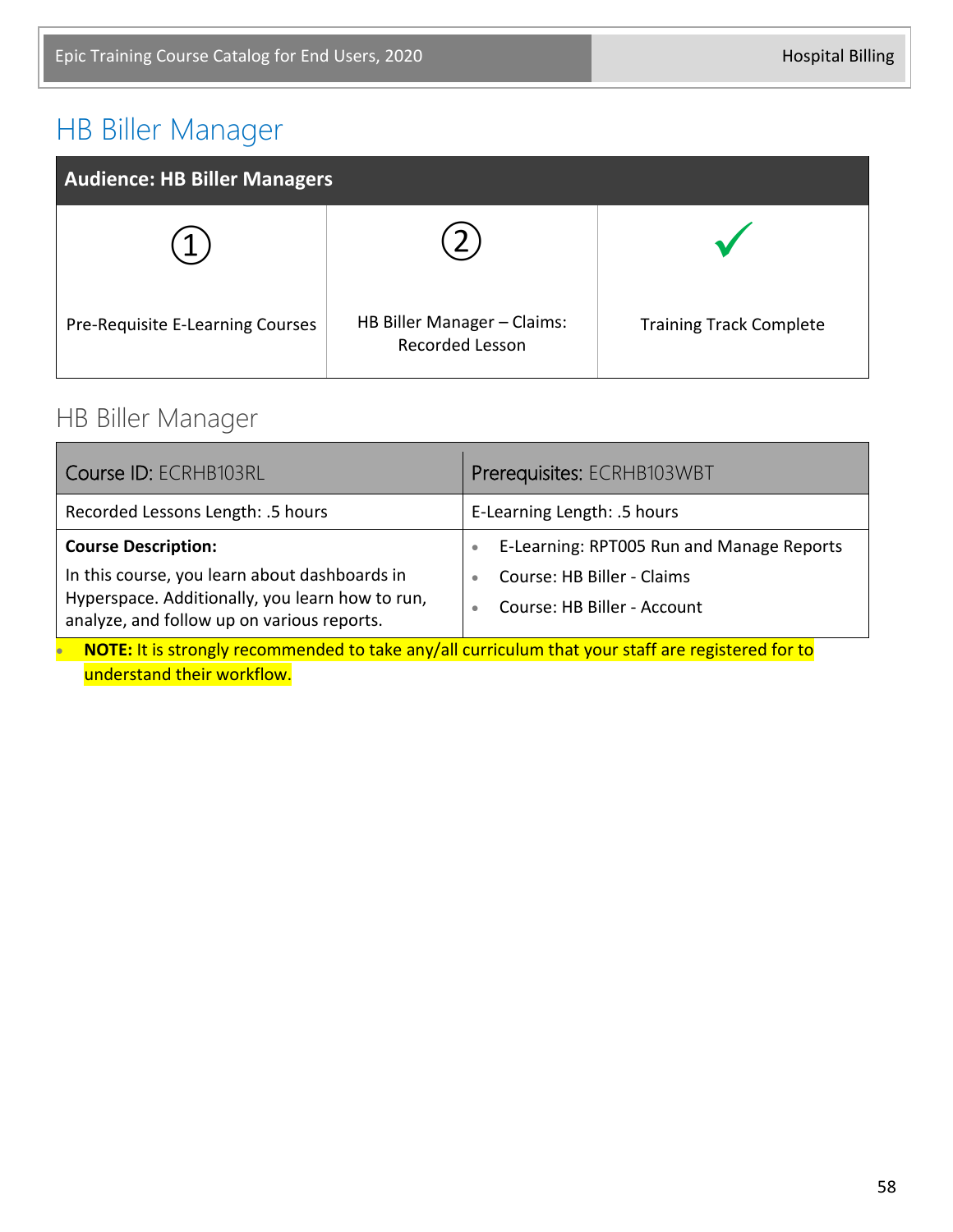# HB Customer Service

| <b>Audience: HB Customer Service Staff</b> |                                                      |                                |
|--------------------------------------------|------------------------------------------------------|--------------------------------|
|                                            |                                                      |                                |
| Pre-Requisite E-Learning Courses           | <b>HB Customer Service:</b><br>Live Virtual Training | <b>Training Track Complete</b> |

### HB Customer Service

| Course ID: ECRHB104ILT                                                                                                                                                                                                                                                                           | Prerequisites: ECRHB104WBT                                                                                                                                                                                                                                                                                                                                                                                                                                                                                                                                                                                                                                                                                                                                                                                                                          |
|--------------------------------------------------------------------------------------------------------------------------------------------------------------------------------------------------------------------------------------------------------------------------------------------------|-----------------------------------------------------------------------------------------------------------------------------------------------------------------------------------------------------------------------------------------------------------------------------------------------------------------------------------------------------------------------------------------------------------------------------------------------------------------------------------------------------------------------------------------------------------------------------------------------------------------------------------------------------------------------------------------------------------------------------------------------------------------------------------------------------------------------------------------------------|
| Instructor-Led Course Length: 9 hours                                                                                                                                                                                                                                                            | E-Learning Length: 1 hour                                                                                                                                                                                                                                                                                                                                                                                                                                                                                                                                                                                                                                                                                                                                                                                                                           |
| <b>Course Description:</b><br>In this course, you learn the basics of answering<br>patient questions regarding balance and statement<br>information, posting adjustments, collecting<br>payments over the phone, creating payment plans,<br>and generating documentation for outside<br>sources. | E-Learning: RHB003 Overview of the Resolute<br>$\bullet$<br><b>Hospital Billing Revenue Cycle</b><br>E-Learning: GEN006 Overview of Hyperspace<br>$\bullet$<br>for Revenue and Access Products<br>E-Learning: PRE051 Overview of Registration in<br>$\bullet$<br>a Hospital Setting<br>E-Learning: RHB004 Overview of Account<br>$\bullet$<br>Workqueues<br>E-Learning: RHB006 Overview of Billing<br>$\bullet$<br><b>Activities</b><br>E-Learning: RHB007 Overview of Account<br><b>Errors and Flags</b><br>E-Learning: RHB032 Posting Adjustments<br>$\bullet$<br>E-Learning: RHB072 Account Maintenance for<br>$\bullet$<br>Customer Service and Self-Pay Follow-Up<br>E-Learning: EBL060 Overview of the Estimates<br>$\bullet$<br>Activity (recommended)<br>E-Learning: REV150 SmartTools for the Billing<br>$\bullet$<br>Office (recommended) |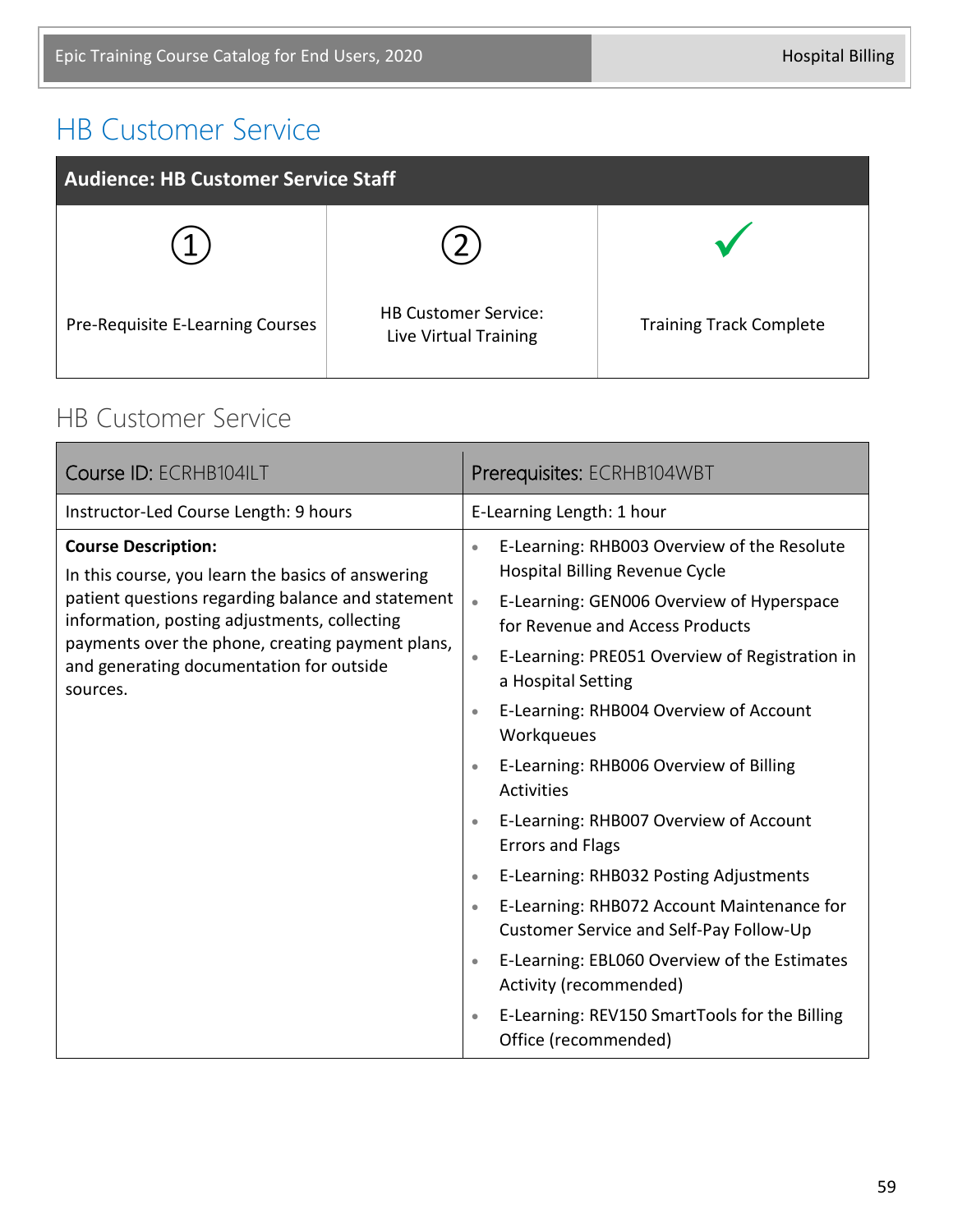## HB Customer Service Manager

| <b>Audience: HB Customer Service Managers</b> |                                                        |                                |
|-----------------------------------------------|--------------------------------------------------------|--------------------------------|
|                                               |                                                        |                                |
| Pre-Requisite E-Learning Courses              | <b>HB Customer Service Manager:</b><br>Recorded Lesson | <b>Training Track Complete</b> |

#### HB Customer Service and Self-Pay Follow-Up Manager

| Course ID: ECRHB204RL                                                          | Prerequisites: ECRHB204WBT                |
|--------------------------------------------------------------------------------|-------------------------------------------|
| Recorded Lessons Length: .5 hours                                              | E-Learning Length: .5 hours               |
| <b>Course Description:</b>                                                     | E-Learning: RPT005 Run and Manage Reports |
| In this course, you learn to measure AR and user<br>activity using dashboards. | Course: HB Customer Service or            |
|                                                                                | Course: HB Self-Pay Follow-Up             |

**• NOTE:** It is strongly recommended to take any/all curriculum that your staff are registered for to understand their workflow.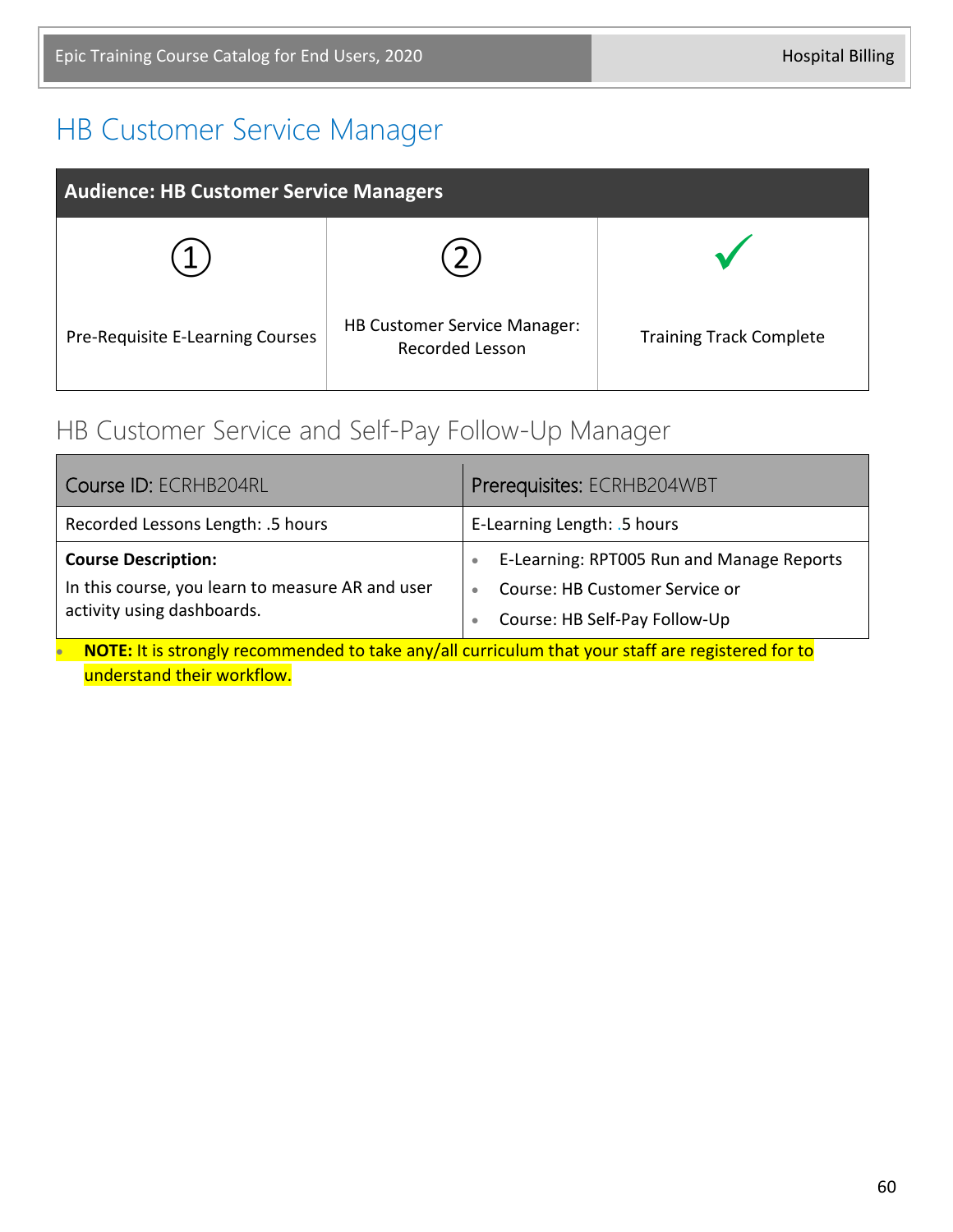# HB Insurance Follow-Up

| <b>Audience: HB Insurance Follow-Up Staff</b> |                                                  |                                |
|-----------------------------------------------|--------------------------------------------------|--------------------------------|
|                                               |                                                  |                                |
| Pre-Requisite E-Learning Courses              | HB Insurance Follow-Up:<br>Live Virtual Training | <b>Training Track Complete</b> |

## HB Insurance Follow-Up

| Course ID: ECRHB106ILT                                                                                                                                                                               | Prerequisites: ECRHB106WBT                                                                                                                                                                                                                                                                                                                                                                                                                                                                                                                                                                                                                                                    |
|------------------------------------------------------------------------------------------------------------------------------------------------------------------------------------------------------|-------------------------------------------------------------------------------------------------------------------------------------------------------------------------------------------------------------------------------------------------------------------------------------------------------------------------------------------------------------------------------------------------------------------------------------------------------------------------------------------------------------------------------------------------------------------------------------------------------------------------------------------------------------------------------|
| Instructor-Led Course Length: 3.5 hours                                                                                                                                                              | E-Learning Length: 1 hour                                                                                                                                                                                                                                                                                                                                                                                                                                                                                                                                                                                                                                                     |
| <b>Course Description:</b><br>In this course, you learn the basics of following up<br>with payors regarding outstanding claims and<br>denials. You also learn how to initiate and review<br>refunds. | E-Learning: GEN006 Overview of Hyperspace<br>$\bullet$<br>for Revenue and Access Products<br>E-Learning: RHB003 Overview of the Resolute<br>$\bullet$<br><b>Hospital Billing Revenue Cycle</b><br>E-Learning: PRE051 Overview of Registration in<br>$\bullet$<br>a Hospital Setting<br>E-Learning: RHB004 Overview of Account<br>$\bullet$<br>Workqueues<br>E-Learning: RHB006 Overview of Billing<br>$\bullet$<br>Activities<br>E-Learning: RHB007 Overview of Account<br>$\bullet$<br><b>Errors and Flags</b><br>E-Learning: RHB009 Overview of Account<br>$\bullet$<br>Follow-Up Records<br>E-Learning: RHB042 Account Maintenance for<br>$\bullet$<br>Insurance Follow-Up |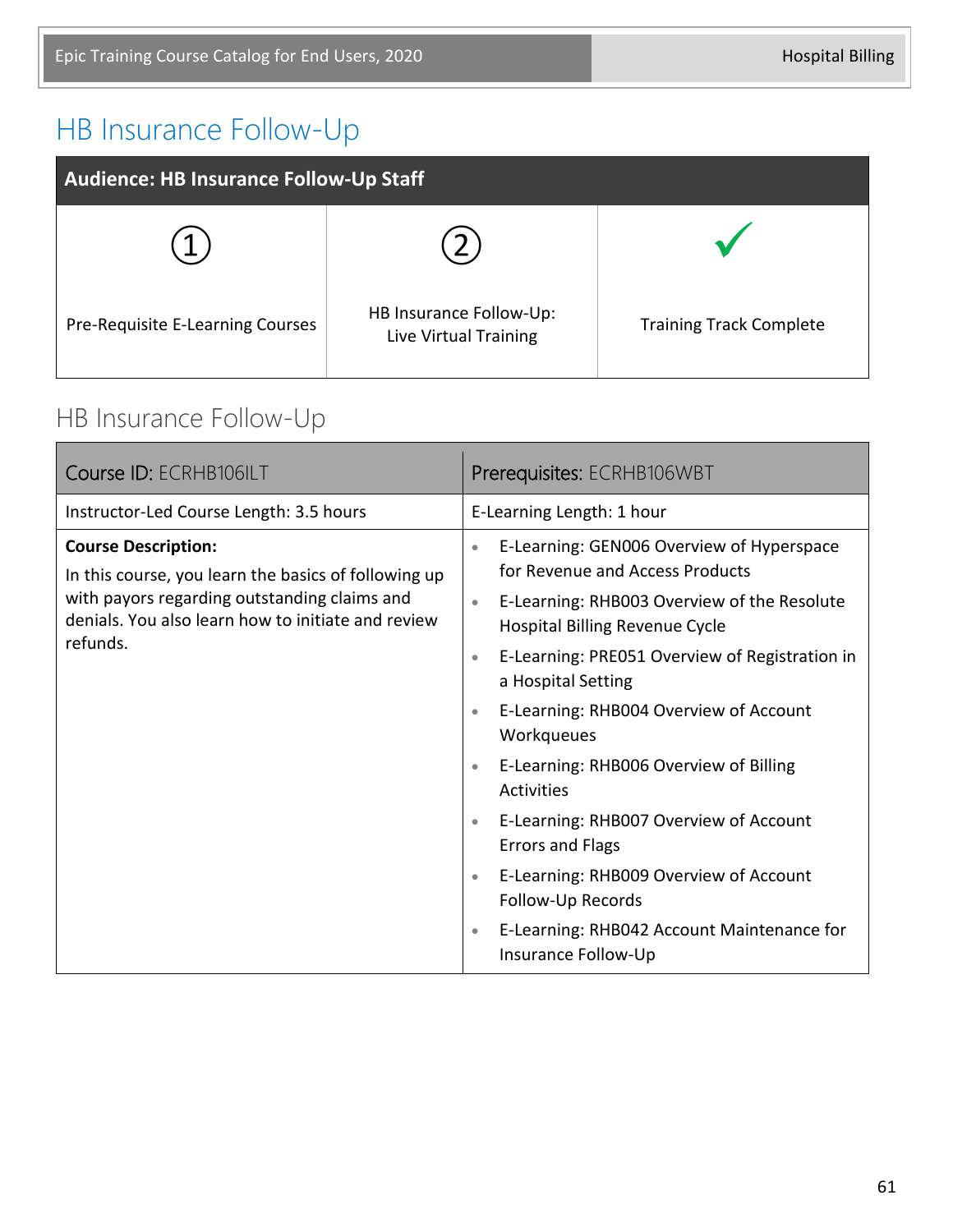## HB Insurance Follow-Up Manager

| <b>Audience: HB Insurance Follow-Up Managers</b> |                                                               |                                |
|--------------------------------------------------|---------------------------------------------------------------|--------------------------------|
|                                                  |                                                               |                                |
| Pre-Requisite E-Learning Courses                 | HB Insurance Follow-Up<br>Manager:<br><b>Recorded Lessons</b> | <b>Training Track Complete</b> |

### HB Insurance Follow-Up Manager

| Course ID: ECRHB206RL                                                                                                                                                                                                                                          | Prerequisites: ECRHB206WBT                                                                            |
|----------------------------------------------------------------------------------------------------------------------------------------------------------------------------------------------------------------------------------------------------------------|-------------------------------------------------------------------------------------------------------|
| Recorded Lessons Length: .5 hours                                                                                                                                                                                                                              | E-Learning Length: .5 hours                                                                           |
| <b>Course Description:</b><br>In this course, you learn how to approve or decline<br>refunds, interpret key metrics from your<br>dashboard, and analyze your users' productivity,<br>and monitor denials and allowance discrepancies<br>using various reports. | E-Learning: RPT005 Run and Manage Reports<br>$\bullet$<br>Course: HB Insurance Follow-Up<br>$\bullet$ |
| NOTE: It is strongly recommended to take any/all curriculum that your staff are registered for to                                                                                                                                                              |                                                                                                       |

understand their workflow.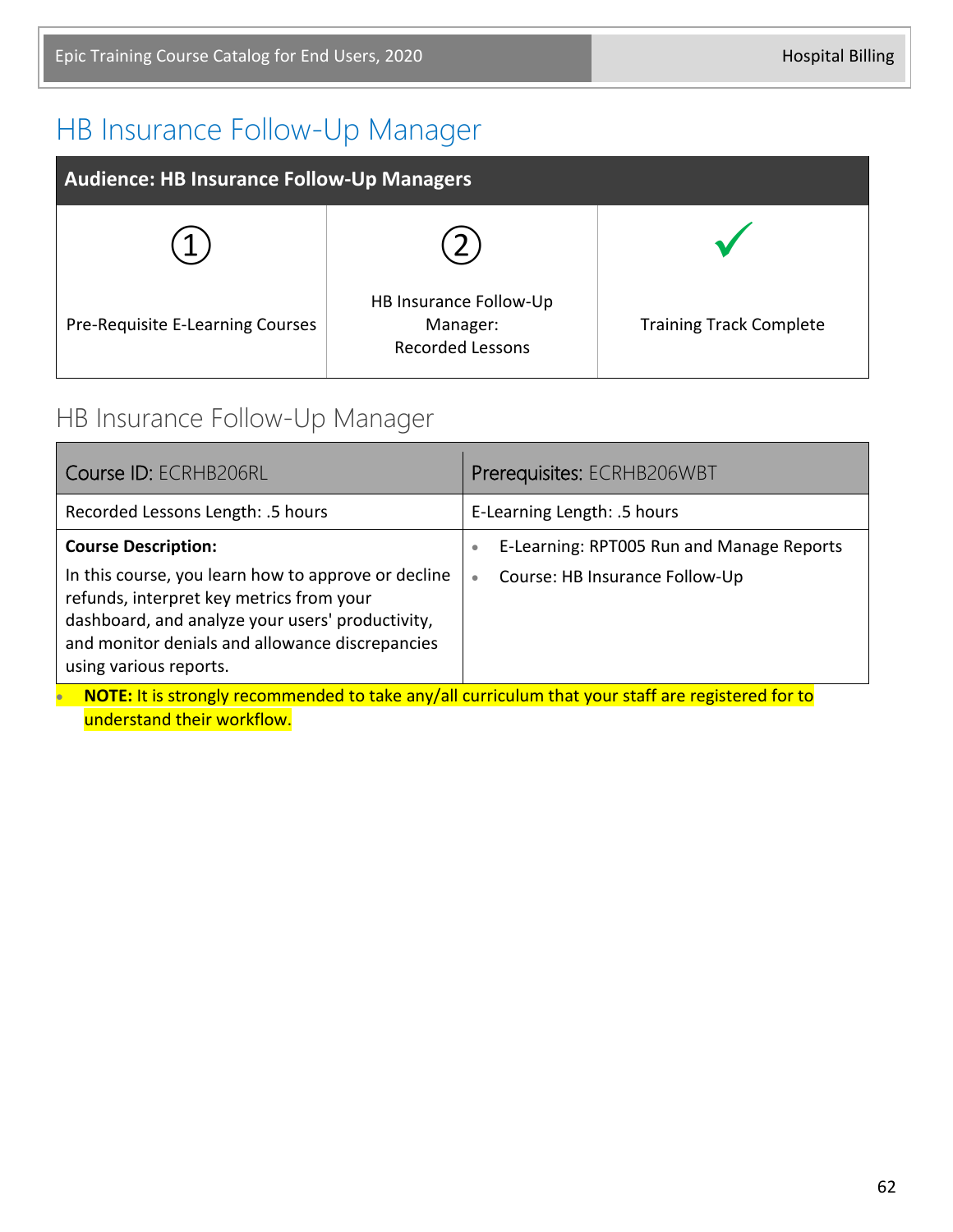# HB Guarantor Payment Poster

| <b>Audience: HB Guarantor Payment Posters</b> |                                                              |                                |
|-----------------------------------------------|--------------------------------------------------------------|--------------------------------|
|                                               |                                                              |                                |
| Pre-Requisite E-Learning Courses              | <b>HB Guarantor Payment Poster:</b><br>Live Virtual Training | <b>Training Track Complete</b> |

### HB Guarantor Payment Poster

| Course ID: ECRHB105ILT                                                        | Prerequisites: ECRHB105WBT                                                                        |
|-------------------------------------------------------------------------------|---------------------------------------------------------------------------------------------------|
| Instructor-Led Course Length: 2.5 hours                                       | E-Learning Length: 1.5 hours                                                                      |
| <b>Course Description:</b><br>In this course, you learn how to post guarantor | E-Learning: RHB003 Overview of the Resolute<br>$\bullet$<br><b>Hospital Billing Revenue Cycle</b> |
| payments and adjustments.                                                     | E-Learning: GEN006 Overview of Hyperspace<br>$\bullet$<br>for Revenue and Access Products         |
|                                                                               | E-Learning: PRE051 Overview of Registration in<br>$\bullet$<br>a Hospital Setting                 |
|                                                                               | E-Learning: RHB022 Account Maintenance for<br>$\bullet$<br><b>Billers</b>                         |
|                                                                               | E-Learning: RHB004 Overview of Account<br>$\bullet$<br>Workqueues                                 |
|                                                                               | E-Learning: RHB006 Overview of Billing<br>$\bullet$<br><b>Activities</b>                          |
|                                                                               | E-Learning: RHB007 Overview of Account<br>$\bullet$<br><b>Errors and Flags</b>                    |
|                                                                               | E-Learning: RHB031 Posting Guarantor<br>$\bullet$<br>Payments                                     |
|                                                                               | E-Learning: RHB032 Posting Adjustments<br>$\bullet$                                               |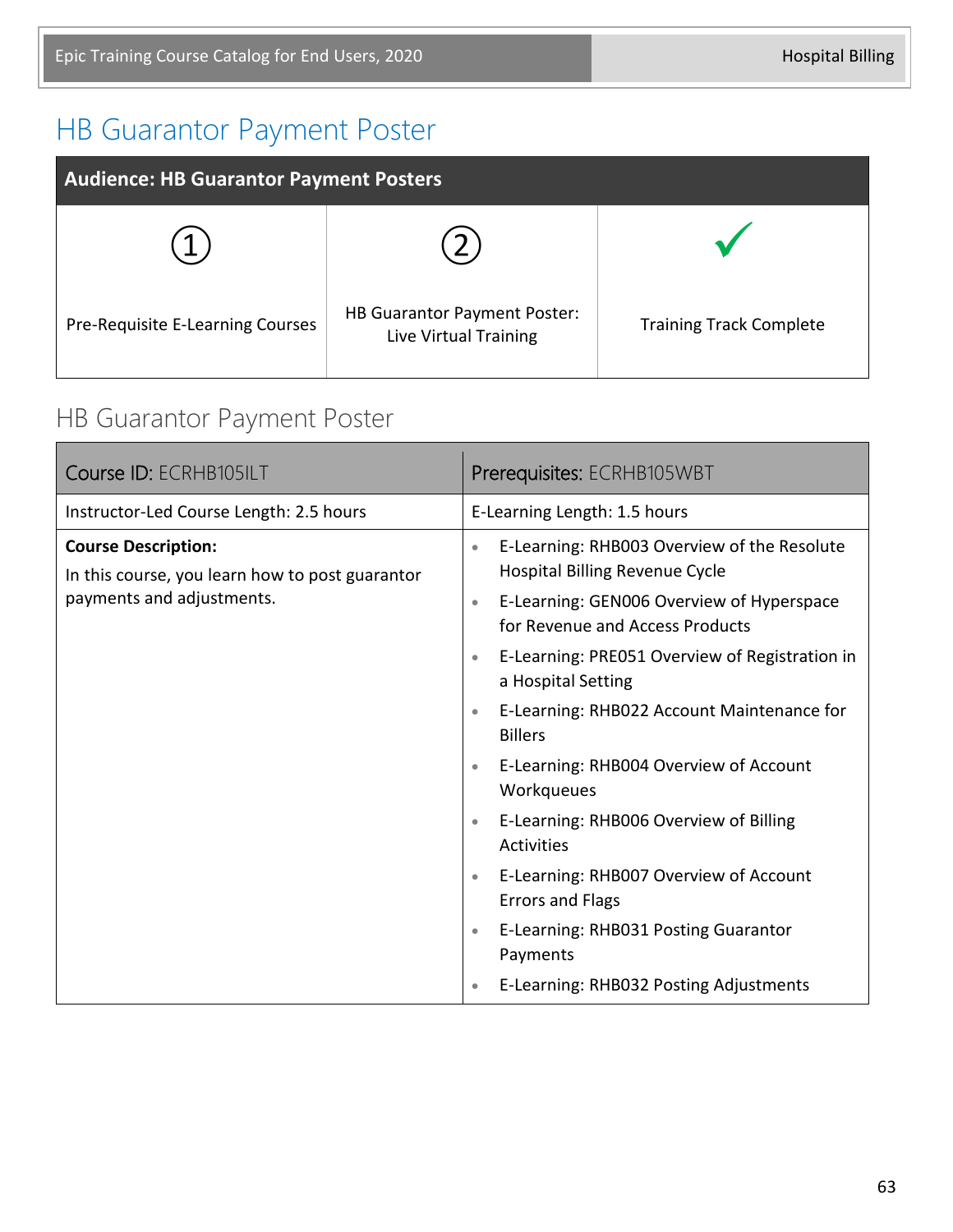# HB Insurance Payment Poster

| <b>Audience: HB Insurance Payment Posters</b> |                                                       |                                |
|-----------------------------------------------|-------------------------------------------------------|--------------------------------|
|                                               |                                                       |                                |
| Pre-Requisite E-Learning Courses              | HB Insurance Payment Poster:<br>Live Virtual Training | <b>Training Track Complete</b> |

### HB Insurance Payment Poster

| Course ID: ECRHB107ILT                                                                                                                                        | Prerequisites: ECRHB107WBT                                                                                                                                                                                                                                                                                                                                                                                                                                                                                                                                                                                                                                                                                                                      |  |
|---------------------------------------------------------------------------------------------------------------------------------------------------------------|-------------------------------------------------------------------------------------------------------------------------------------------------------------------------------------------------------------------------------------------------------------------------------------------------------------------------------------------------------------------------------------------------------------------------------------------------------------------------------------------------------------------------------------------------------------------------------------------------------------------------------------------------------------------------------------------------------------------------------------------------|--|
| Instructor-Led Course Length: 6 hours                                                                                                                         | E-Learning Length: 1.5 hours                                                                                                                                                                                                                                                                                                                                                                                                                                                                                                                                                                                                                                                                                                                    |  |
| <b>Course Description:</b><br>In this course, you learn the basics of insurance<br>payment posting, including addressing errors and<br>posting discrepancies. | E-Learning: RHB003 Overview of the Resolute<br>$\bullet$<br>Hospital Billing Revenue Cycle<br>E-Learning: GEN006 Overview of Hyperspace<br>$\bullet$<br>for Revenue and Access Products<br>E-Learning: PRE051 Overview of Registration in<br>$\bullet$<br>a Hospital Setting<br>E-Learning: RHB022 Account Maintenance for<br>$\bullet$<br><b>Billers</b><br>E-Learning: RHB033 Correcting E-Remit<br>$\bullet$<br><b>Processing Errors</b><br>E-Learning: RHB030 Posting Insurance<br>$\bullet$<br>Payments<br>E-Learning: RHB004 Overview of Account<br>$\bullet$<br>Workqueues<br>E-Learning: RHB006 Overview of Billing<br>$\bullet$<br><b>Activities</b><br>E-Learning: RHB007 Overview of Account<br>$\bullet$<br><b>Errors and Flags</b> |  |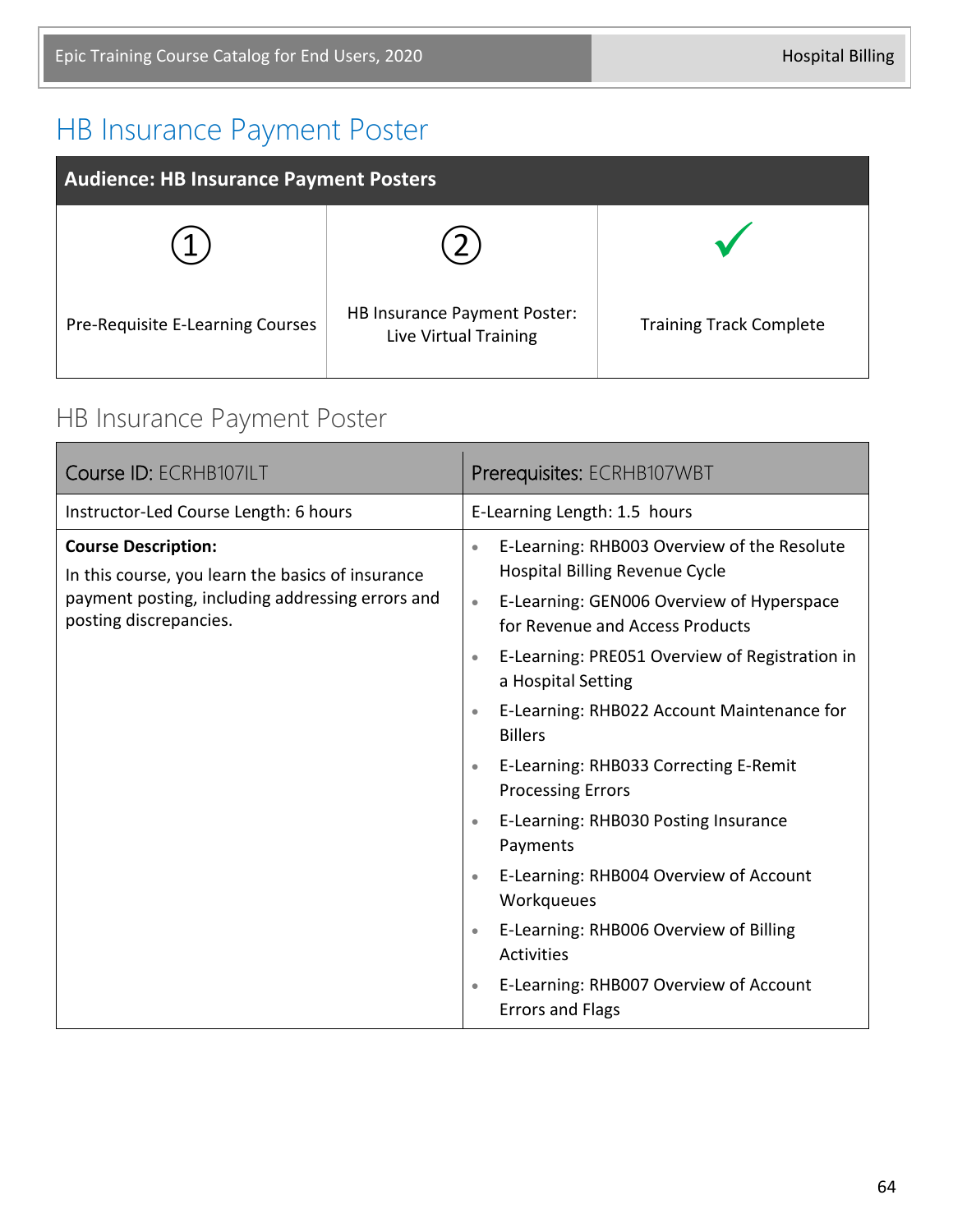### HB Payment Poster Manager

| <b>Audience: HB Payment Poster Manager</b> |                                                              |                                |
|--------------------------------------------|--------------------------------------------------------------|--------------------------------|
|                                            |                                                              |                                |
| Pre-Requisite E-Learning Courses           | <b>HB Payment Poster Manager:</b><br><b>Recorded Lessons</b> | <b>Training Track Complete</b> |

#### HB Payment Poster Manager

| Recorded Lessons Length: .5 hours<br>E-Learning Length: .5 hours<br>E-Learning: RPT005 Run and Manage Reports<br><b>Course Description:</b><br>$\bullet$<br>In this course, you learn how to interpret key<br>Course: HB Insurance Payment Poster<br>$\bullet$<br>metrics from your dashboard, analyze your users'<br><b>Course: HB Guarantor Payment Poster</b><br>$\bullet$<br>productivity, and monitor payment volumes and<br>batches using various reports. | Course ID: ECRHB207RL | Prerequisites: ECRHB207RL |  |
|------------------------------------------------------------------------------------------------------------------------------------------------------------------------------------------------------------------------------------------------------------------------------------------------------------------------------------------------------------------------------------------------------------------------------------------------------------------|-----------------------|---------------------------|--|
|                                                                                                                                                                                                                                                                                                                                                                                                                                                                  |                       |                           |  |
|                                                                                                                                                                                                                                                                                                                                                                                                                                                                  |                       |                           |  |

• **NOTE:** It is strongly recommended to take any/all curriculum that your staff are registered for to understand their workflow.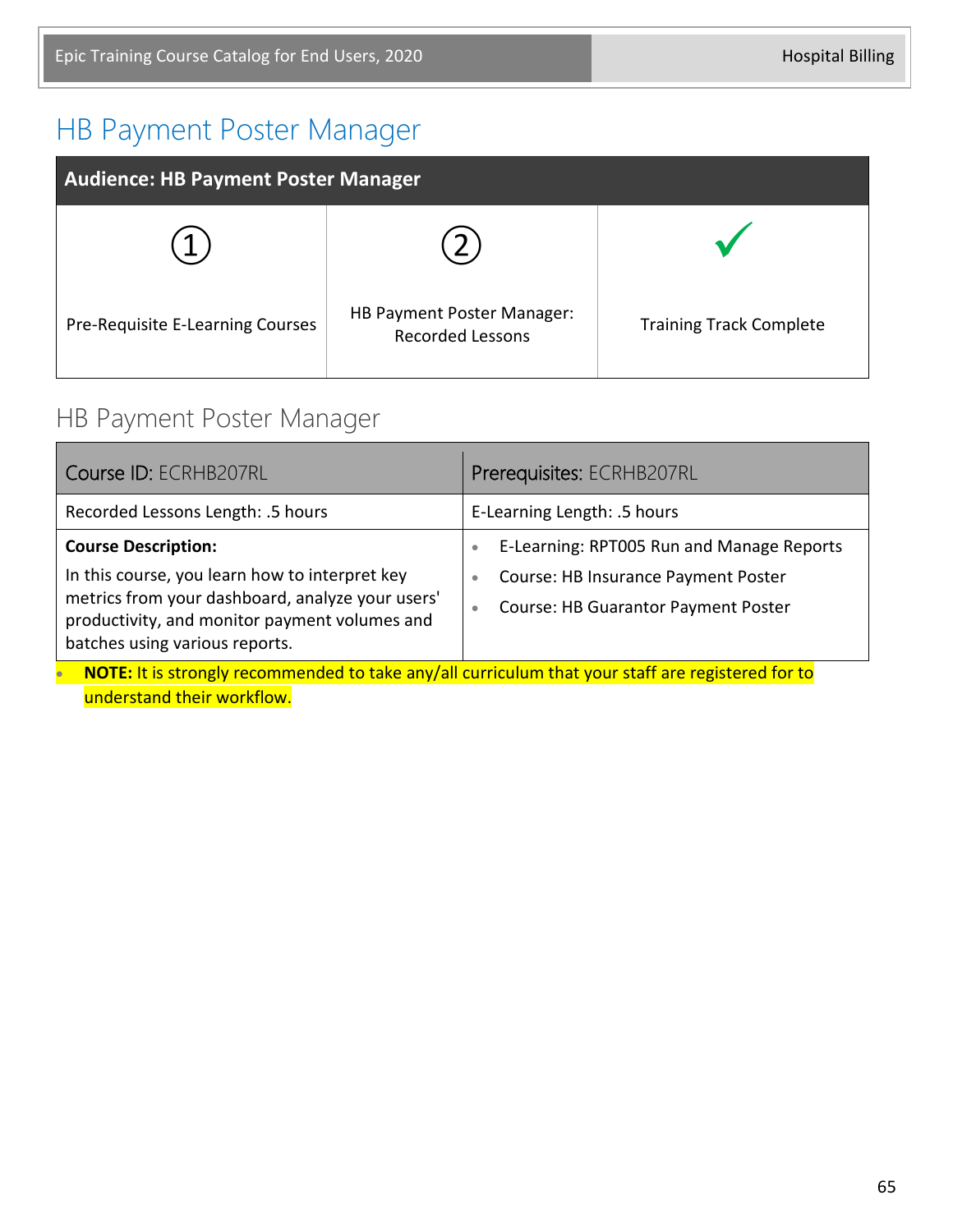# HB Self-Pay Follow-Up

| <b>Audience: HB Self-Pay Follow-Up Staff</b> |                                                 |                                |
|----------------------------------------------|-------------------------------------------------|--------------------------------|
|                                              |                                                 |                                |
| Pre-Requisite E-Learning Courses             | HB Self-Pay Follow-Up:<br>Live Virtual Training | <b>Training Track Complete</b> |

## HB Self-Pay Follow-Up

| Course ID: ECRHB108ILT                                                                                                                                                                                                                                                                                               | Prerequisites: ECRHB108WBT                                                                                                                                                                                                                                                                                                                                                                                                                                                                                                                                                                                                                                                                                                                           |  |
|----------------------------------------------------------------------------------------------------------------------------------------------------------------------------------------------------------------------------------------------------------------------------------------------------------------------|------------------------------------------------------------------------------------------------------------------------------------------------------------------------------------------------------------------------------------------------------------------------------------------------------------------------------------------------------------------------------------------------------------------------------------------------------------------------------------------------------------------------------------------------------------------------------------------------------------------------------------------------------------------------------------------------------------------------------------------------------|--|
| Instructor-Led Course Length: 9 hours                                                                                                                                                                                                                                                                                | E-Learning Length: 1 hour                                                                                                                                                                                                                                                                                                                                                                                                                                                                                                                                                                                                                                                                                                                            |  |
| <b>Course Description:</b><br>In this course, you learn the basics of working with<br>outstanding self-pay balances. You learn how to<br>document work performed on accounts, flag<br>accounts that require additional follow-up, post<br>adjustments, collect payments over the phone,<br>and create payment plans. | E-Learning: RHB003 Overview of the Resolute<br>$\bullet$<br>Hospital Billing Revenue Cycle<br>E-Learning: GEN006 Overview of Hyperspace<br>$\bullet$<br>for Revenue and Access Products<br>E-Learning: PRE051 Overview of Registration in<br>$\bullet$<br>a Hospital Setting<br>E-Learning: RHB004 Overview of Account<br>$\bullet$<br>Workqueues<br>E-Learning: RHB006 Overview of Billing<br>$\bullet$<br><b>Activities</b><br>E-Learning: RHB007 Overview of Account<br>$\bullet$<br><b>Errors and Flags</b><br>E-Learning: RHB032 Posting Adjustments<br>$\bullet$<br>E-Learning: RHB072 Account Maintenance for<br>$\bullet$<br>Customer Service and Self-Pay Follow-Up<br>E-Learning: REV150 SmartTools for the Billing<br>$\bullet$<br>Office |  |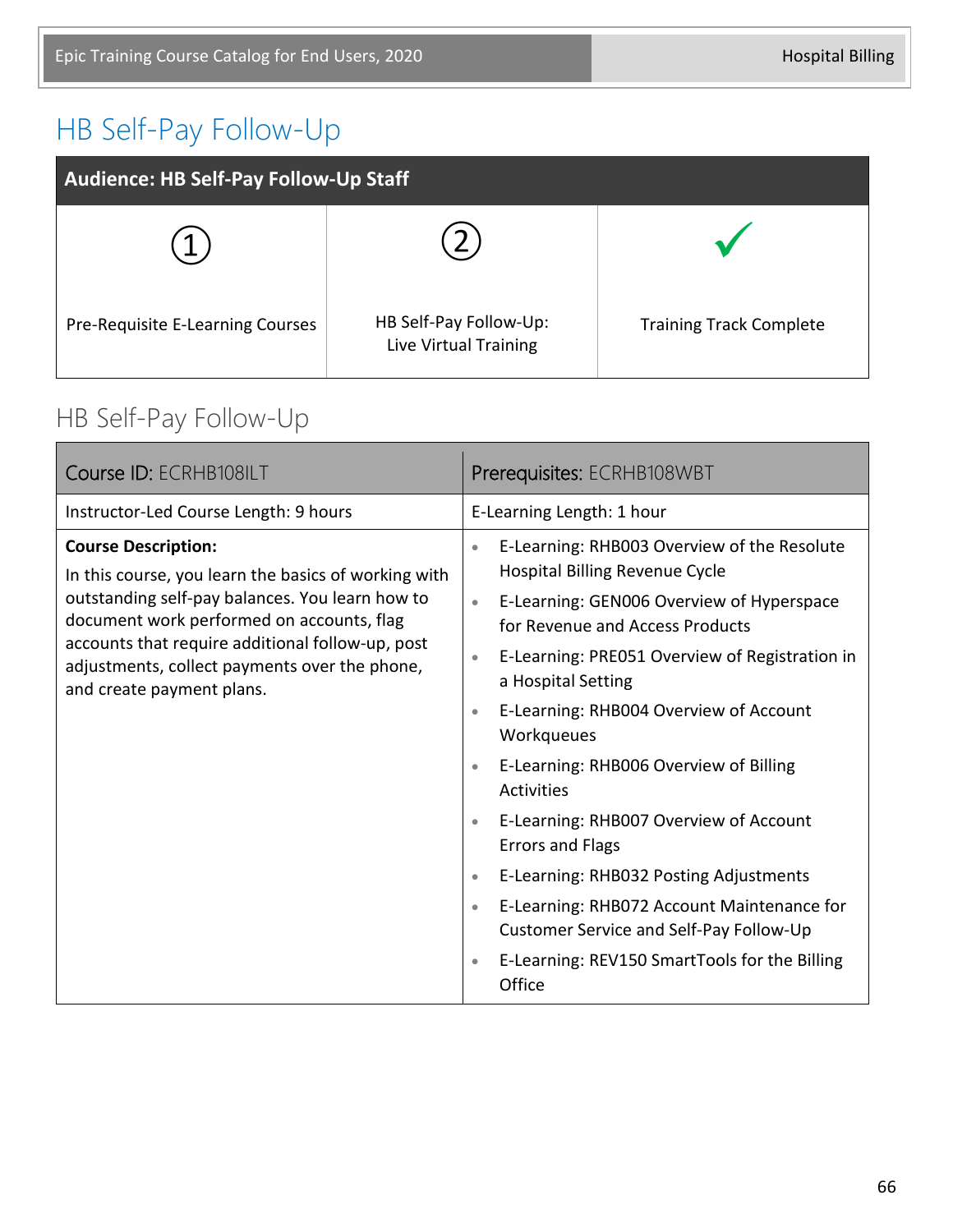## HB Self-Pay Follow-Up Manager

| Audience: HB Self-Pay Follow-Up Staff |                                                   |                                |
|---------------------------------------|---------------------------------------------------|--------------------------------|
|                                       |                                                   |                                |
| Pre-Requisite E-Learning Courses      | HB Self-Pay Follow-Up Manager:<br>Recorded Lesson | <b>Training Track Complete</b> |

### HB Customer Service and Self-Pay Follow-Up Manager

| Course ID: ECRHB208RL                                                                                         | Prerequisites: ECRHB208WBT                                                                                                                          |  |
|---------------------------------------------------------------------------------------------------------------|-----------------------------------------------------------------------------------------------------------------------------------------------------|--|
| Recorded Lessons Length: 2 hours                                                                              | E-Learning Length: .5 hours                                                                                                                         |  |
| <b>Course Description:</b><br>In this course, you learn to measure AR and user<br>activity using a dashboard. | E-Learning: RPT005 Run and Manage Reports<br>$\bullet$<br>Course: HB Customer Service or<br>$\bullet$<br>Course: HB Self-Pay Follow-Up<br>$\bullet$ |  |
| NOTE: It is strongly recommended to take any/all curriculum that your staff are registered for to             |                                                                                                                                                     |  |

understand their workflow.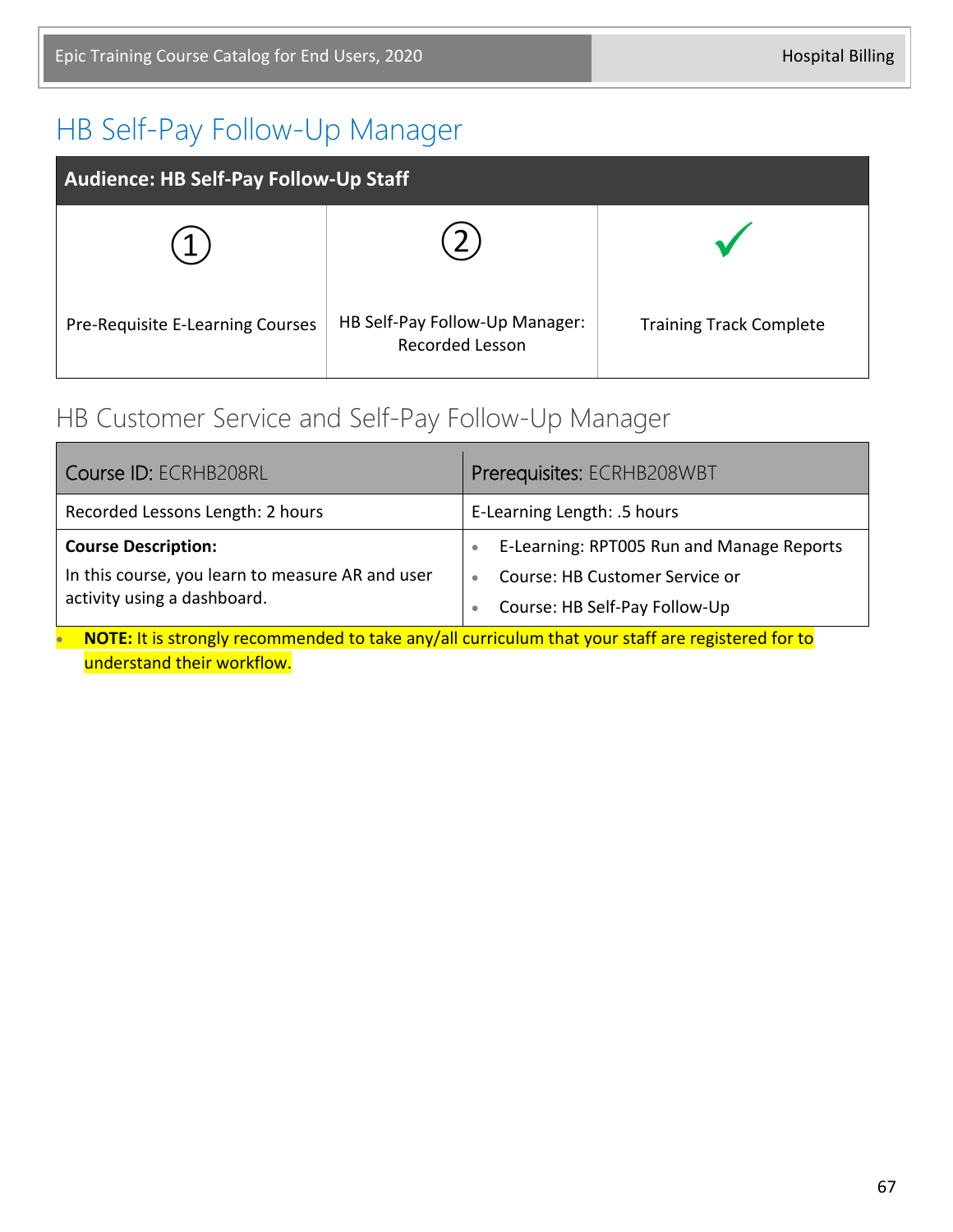# Clinical Department Manager

| <b>Audience: Clinical Department Managers</b> |                                                                |                                |  |  |
|-----------------------------------------------|----------------------------------------------------------------|--------------------------------|--|--|
|                                               |                                                                |                                |  |  |
| Pre-Requisite E-Learning Courses              | <b>Clinical Department Manager:</b><br><b>Recorded Lessons</b> | <b>Training Track Complete</b> |  |  |

### Clinical Department Manager

| Course ID: ECRHB110RL                                                                                                                                                                                                                           | Prerequisites: ECRHB110RL                                                                                                                                                                                                                                                                                                                                                                                       |  |
|-------------------------------------------------------------------------------------------------------------------------------------------------------------------------------------------------------------------------------------------------|-----------------------------------------------------------------------------------------------------------------------------------------------------------------------------------------------------------------------------------------------------------------------------------------------------------------------------------------------------------------------------------------------------------------|--|
| Recorded Lessons Length: .5 hours                                                                                                                                                                                                               | E-Learning Length: .5 hours                                                                                                                                                                                                                                                                                                                                                                                     |  |
| <b>Course Description:</b><br>In this course, you learn how to post charges<br>manually in the system and how to review charges<br>from a charge review workqueue. You also use<br>Revenue Guardian workqueues to identify and fix<br>accounts. | E-Learning: GEN006 Overview of Hyperspace<br>$\bullet$<br>for Revenue and Access Products<br>E-Learning: RHB003 Overview of the Resolute<br>$\bullet$<br><b>Hospital Billing Revenue Cycle</b><br>E-Learning: RHB014 Overview of the Enterprise<br>$\bullet$<br><b>Encounter Charge Reconciliation Report</b><br>E-Learning: RHB090 Account Maintenance for<br>$\bullet$<br><b>Clinical Department Managers</b> |  |
| NOTE: It is strongly recommended to take any/all curriculum that your staff are registered for to<br>understand their workflow.                                                                                                                 |                                                                                                                                                                                                                                                                                                                                                                                                                 |  |